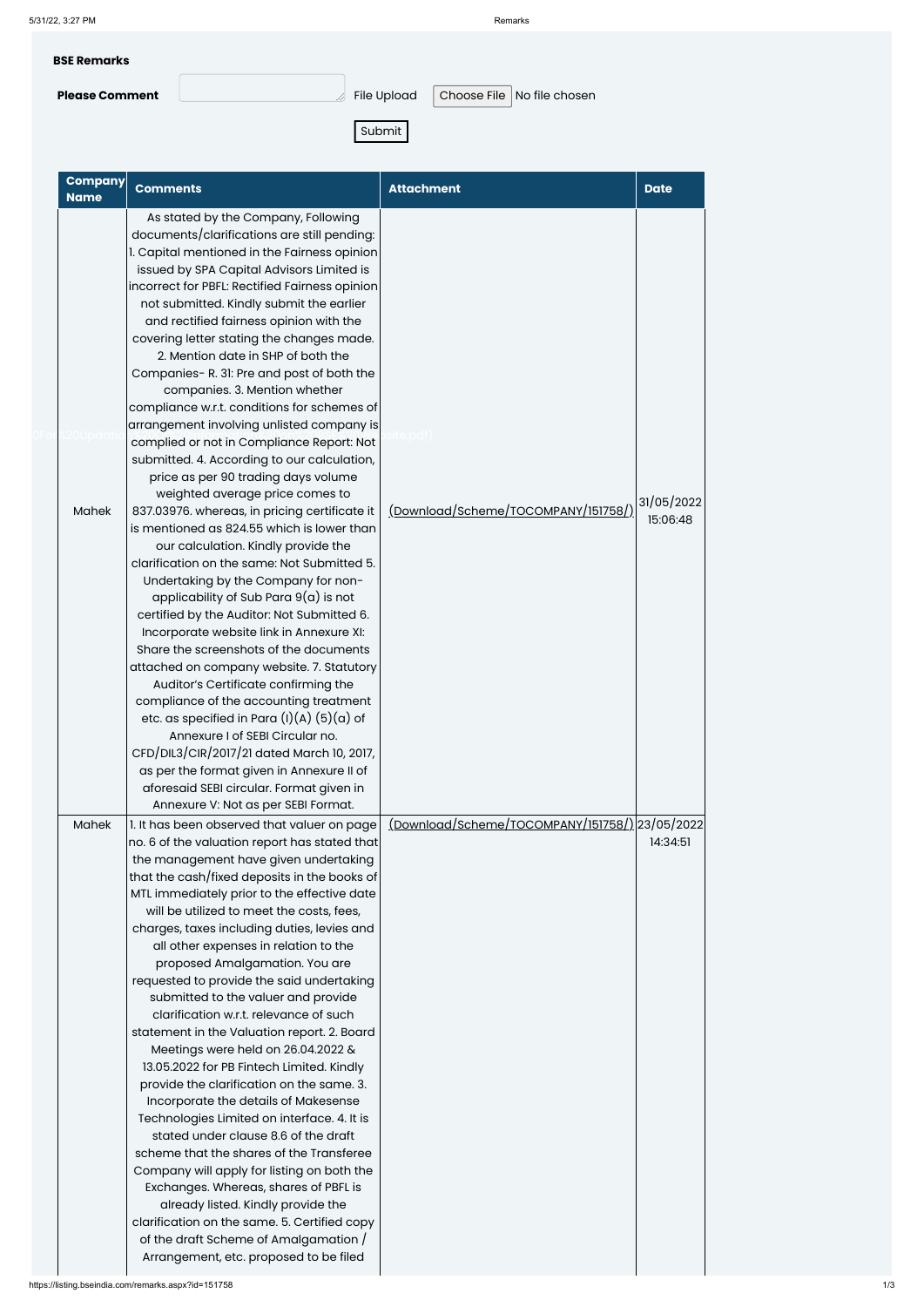before the NCLT: Scheme is not certified by MTL. 6. Capital mentioned in the Fairness opinion issued by SPA Capital Advisors Limited is incorrect for PBFL. 7. As stated in the Fairness Opinion, PBFL owns the brands Policybazaar and Paisabazaar. Kindly state the impact of the scheme on these brands.

8. Mention date in SHP of both the Companies- R. 31. 9. Mention whether compliance w.r.t. conditions for schemes of arrangement involving unlisted company is complied or not in Compliance Report. 10. According to our calculation, price as per 90 trading days volume weighted average price comes to 837.03976. whereas, in pricing certificate it is mentioned as 824.55 which is lower than our calculation. Kindly provide the clarification on the same. 11. Undertaking by the Company for non applicability of Sub Para  $9(a)$  is not certified by the Auditor. 12. Remove If applicable in Confirmation by the Managing Director/ Company Secretary as per format enclosed as Annexure XI- Point b iii. 13. Incorporate website link in Annexure XI. 14. Statutory Auditor's Certificate confirming the compliance of the accounting treatment etc. as specified in Para (I)(A) (5)(a) of Annexure I of SEBI Circular no. CFD/DIL3/CIR/2017/21 dated March 10, 2017, as per the format given in Annexure II of aforesaid SEBI circular. Format given in Annexure V: Not as per SEBI Format. 15. It has been observed that promoter of MTL post merger is shown as public in SHP of PBFL. Kindly provide the clarification on the same. 16. Brief details of the Board of Directors and Promoters of transferee/resulting and transferor/demerged companies as per format enclosed at Annexure IX: Submit for MTL. 17. No objection certificate (NOC) from | lending scheduled commercial banks/ financial institutions/ debenture trusteesOR

An undertaking from the listed entity signed by Managing Director/ Company Secretary/ Compliance Officer stating that: We hereby confirm that we have initiated the process of obtaining the No Objection Certificate from the lending scheduled commercial banks/financial

institutions/debenture trustees as required under Para A (2) (k) of Part I of SEBI Master Circular dated November 23, 2021 and we shall submit the same with the Exchange before the receipt of the No-objection letter from stock exchange in terms of Regulation 37(1) of the SEBI (Listing Obligations and Disclosure Requirements) Regulations, 2015. 18. Undertaking that the transferee entity will not issue/reissue shares not covered under the draft scheme. :To be confirmed by Listed company. (ii) Undertaking that as on date of application there are no outstanding Warrants/instruments/agreements which give right to any person to take the equity shares in the transferee entity at any future date : To be confirmed by listed company. You are requested not to attach the documents/clarifications under Remark